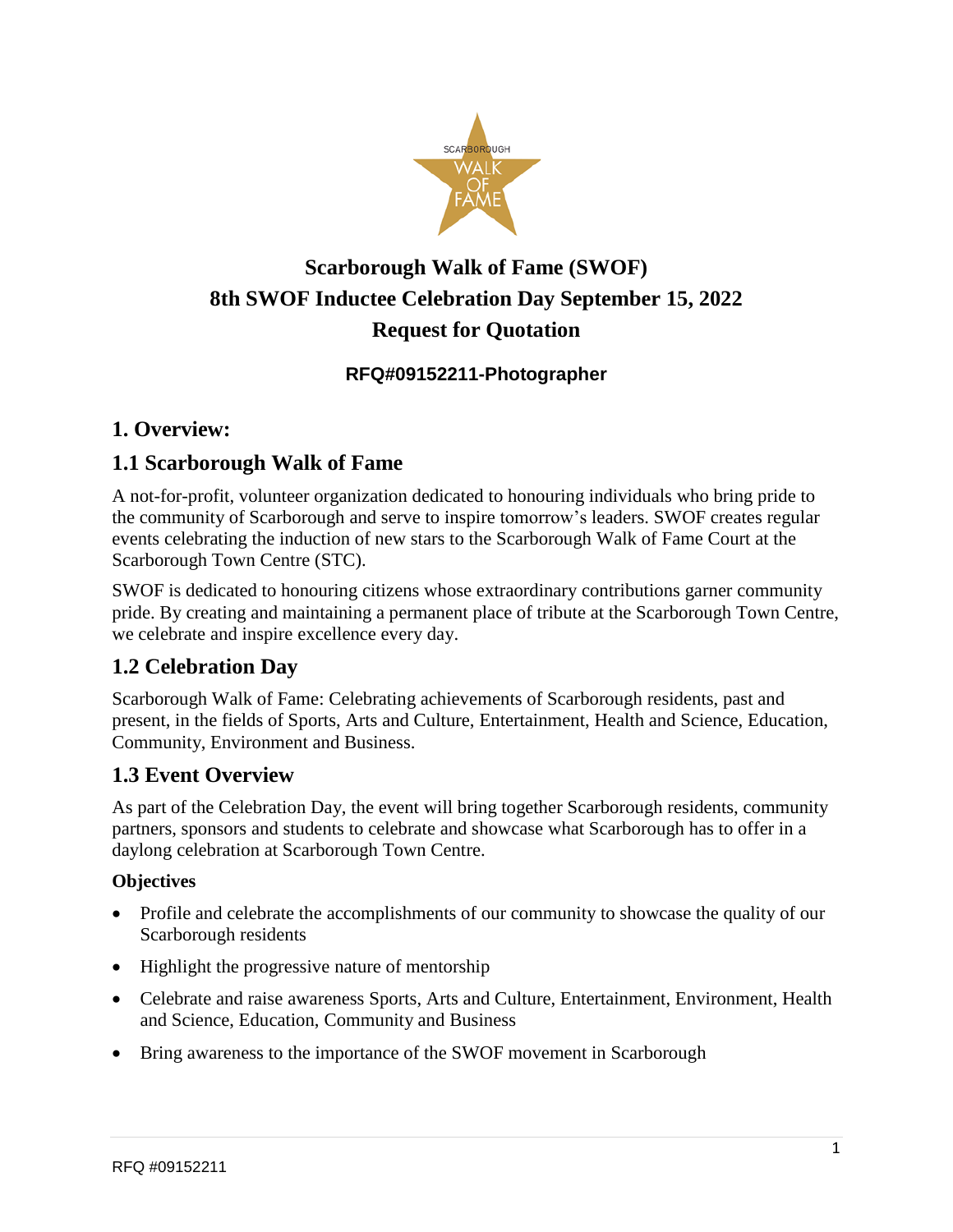## **1.4 Event Details**

**Location:** Scarborough Town Centre, 300 Borough Dr, Scarborough, ON M1P 4P5 **Date:** Thursday, September 15, 2022 **Time:** 11:00 a.m. to 6:00 p.m. **Number of participants:** Variable

#### **2. Statement of Work:**

#### **2.1 Purpose**

The purpose of this Request for Quotation (RFQ), is to invite Scarborough based businesses/organizations to submit their proposal to participate at the 8th SWOF Inductee Celebration Day

#### **2.2 Scope**

SWOF – dedicated volunteer driven organization experts will manage the theme, logistics, partnerships, marketing and budget along with delivering a transparent bidding process. We will require the select business/organization to provide pre-event and on-site consultation and or deliverables. Please see further details in "3.5 Scope of Work" section.

## **2.3 Project Schedule**

This schedule is based on our current timelines, (subject to change)

Project Timeline: Issuance of RFQ to Proponents on SWOF website Submitting questions: by or before 11:59 p.m. Monday, June 13, 2022 RFQ Close Date 11:59 p.m., Monday, June 27, 2022 Award Contract to business or organization Monday, July 11, 2022 Only successful bidders will be contacted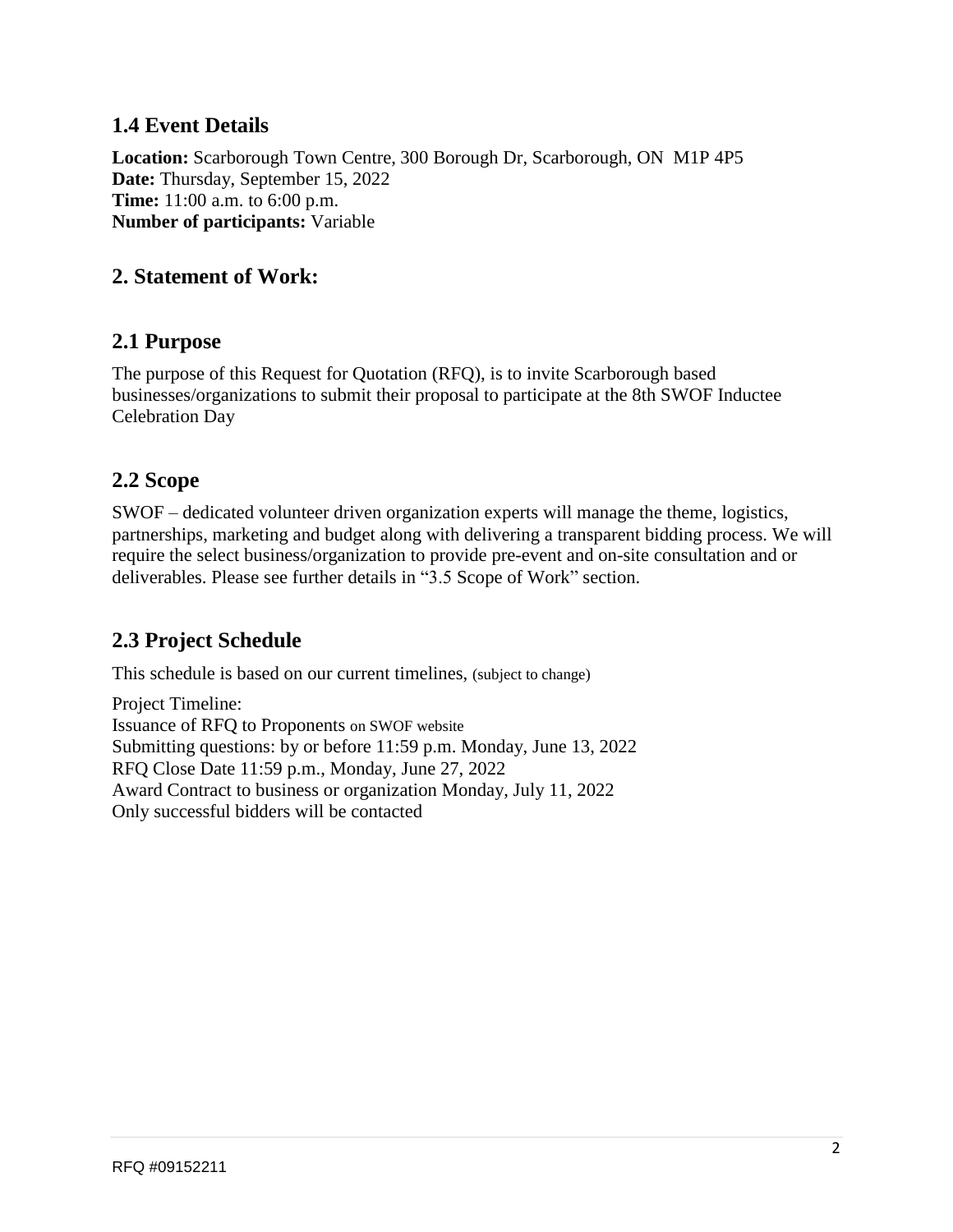#### **3. Proposal Submission Procedure:**

#### **3.1 Business, Organization RFQ Reception**

By responding to this RFQ, the business/organization agrees to be responsible for fully understanding the requirements or other details of the RFQ and will ask any questions to ensure such understanding is gained. SWOF retains the right to disqualify proponents who do not demonstrate a clear understanding of our needs.

## **3.2 Good Faith Statement**

All information provided by SWOF is offered in good faith. Specific items are subject to change at any time based on business circumstances.

#### **3.3 Communication and Proposal Submission Guidelines**

Communications shall not be effective unless a specified procurement executive, who is responsible for managing the RFQ process, formally confirms these communications in writing. In no case shall verbal communication govern over written communications.

Questions relating to this RFQ must be emailed to the contact identified below, on or before 11:59 p.m. Monday, June13, 2022. If the question is considered relevant to all proponents, SWOF in its sole discretion will provide both the question(s) and the answer in writing to all proponents. SWOF will provide information to proponents in writing only. No other official is empowered to speak for SWOF with respect to this RFQ. Proponents who seek to obtain information, clarification or interpretation from other sources are advised that such material is used at the proponent's own risk, and that SWOF will not be bound by any such representations.

## **3.3 Submission Process**

Closing date and time: 11:59 p.m. local time, Monday, June 27, 2022

Submit one digital copy to the Scarborough Walk of Fame email id: **[Scarboroughwalkoffame@gmail.com](mailto:Scarboroughwalkoffame@gmail.com)**

The RFQ documentation must be addressed to

#### **SWOF Evaluation Committee RFQ #09152211 8th SWOF Inductee Celebration Day Thursday, September 15, 2022**

RFQ submissions that arrive after the closing date and time will not be accepted and will be returned. Only email submissions will be accepted.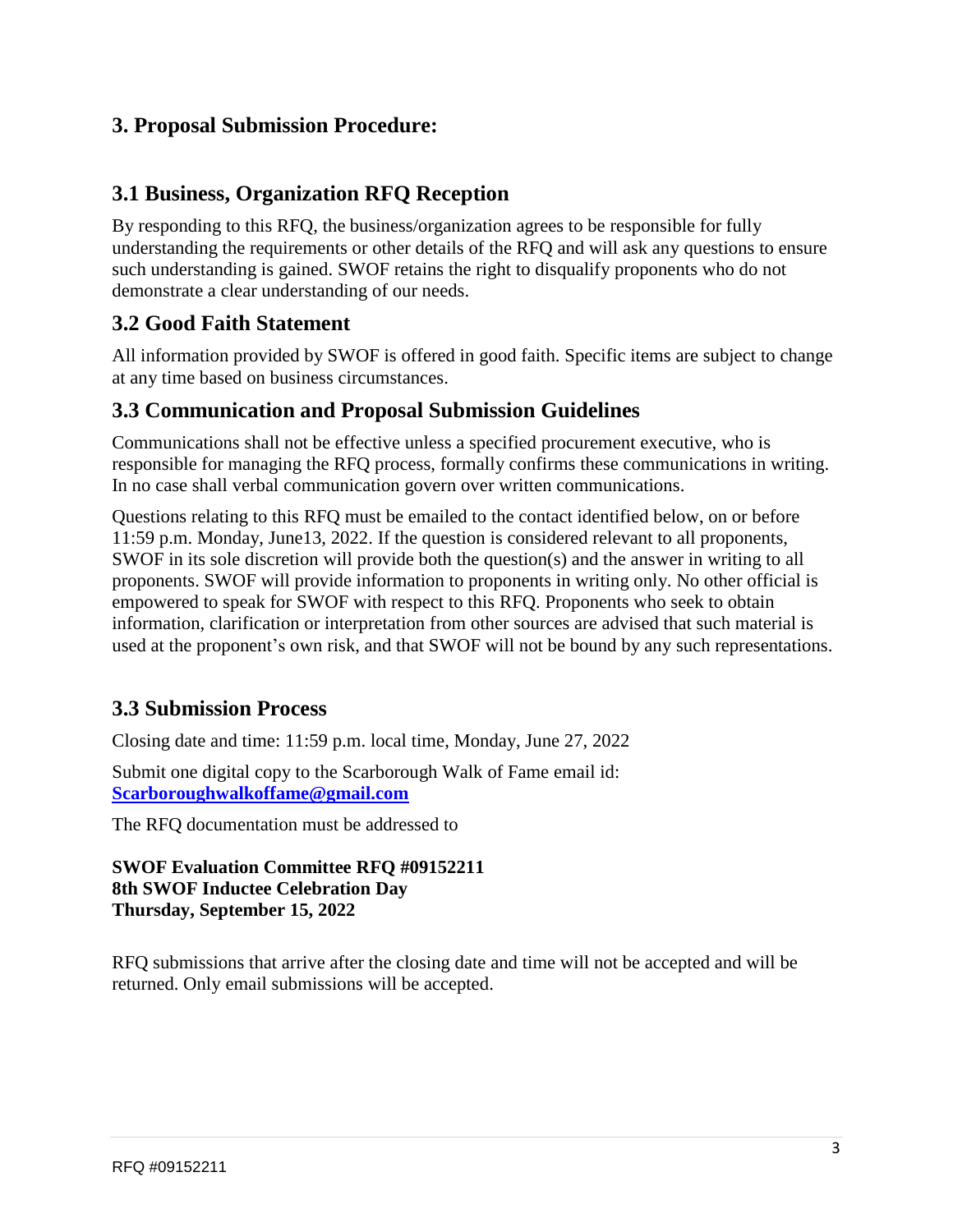# **3.4 Evaluation Criteria**

All RFQ proposals will be evaluated systematically based on the following key criterion. The purpose of this section is to identify suppliers with the interest and capabilities to complete the deliverables as defined in the Scope of Work.

# **3.5 Scope of Work (SOW)**

Key evaluation criteria include capabilities demonstrated with past events and quality of events.

Proponents are expected to include the following as part of their proposal (Microsoft word or pdf document format only)

- A. Statement of Interest **(5 Points)**
- B. Primary contact information (**2 Points**)
- C. Brief Description of business or organization (**3 points**)
- D. List and provide a brief description of two recently completed contracts which are comparable to the proposed RFQ and which demonstrate relevant capabilities of your business or organization. (**10 Points**)
- E. Provide current business or organization documents business licenses, insurances and certifications-where applicable (**5 Points**)
- F. Complete the following questions (**10 points**)
	- a. Give example of your product and price range
	- b. Provide details of your proposed product or service
	- c. Provide cancellation policy
	- d. Provide location requirements STC
	- e. Explain how your Scarborough based business/organization will meet the needs of our Event **(5 Points)**
- G. Provide a timeline (window for deliverables) based on your recommendations (**5 points**)
- H. Quote broken down in order of Scope of Work (**5 points**)
- **Total: 50**

#### **3.6 Short-list Selection**

Proponents who have demonstrated their capacity to meet our needs will be contacted by phone and/or email to be notified of their selection to move forward in the RFQ process.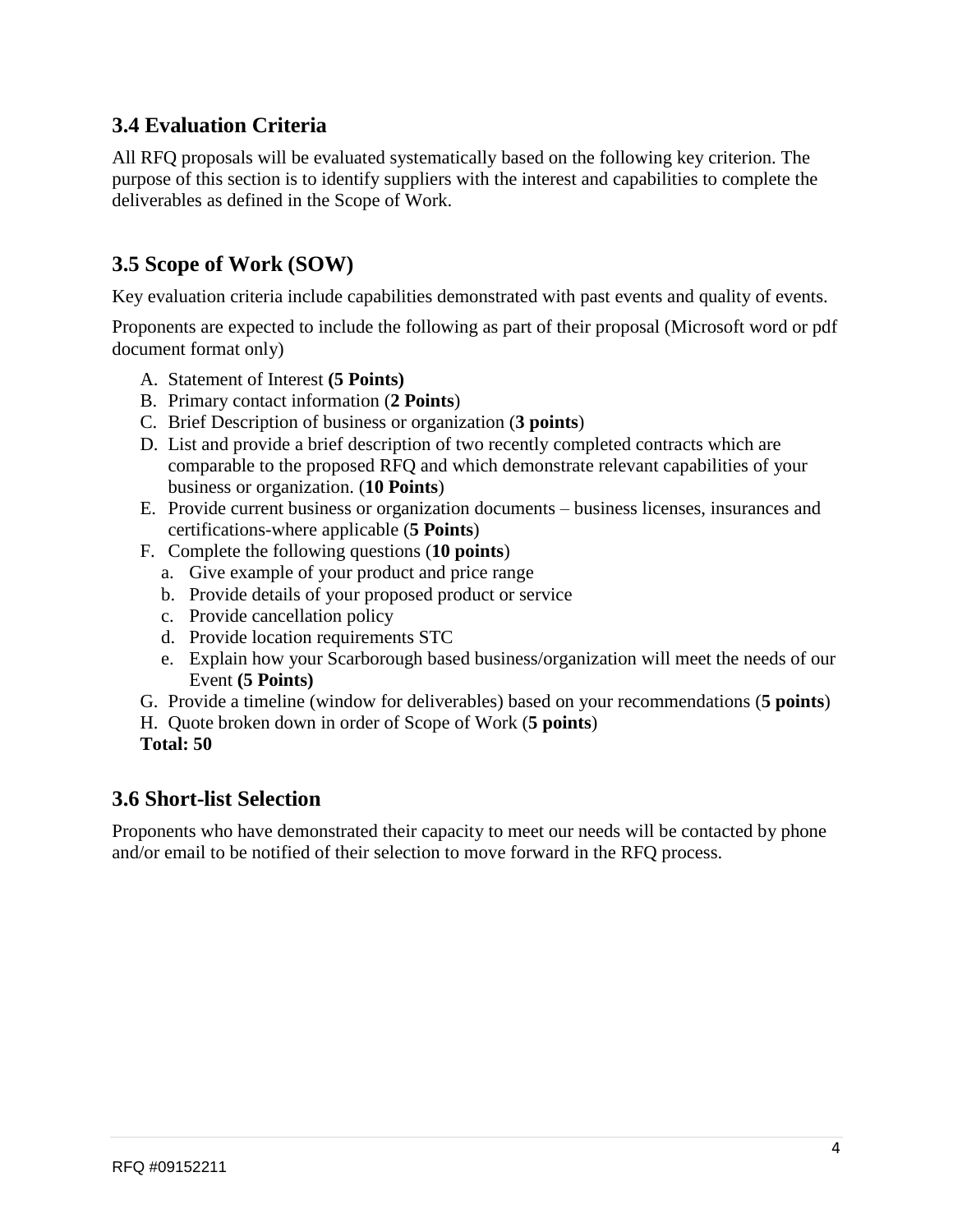# **4. Scope of Work and Business Requirements**

SWOF will require the Scarborough based businesses/organizations to provide the following aspects of the event:

# **4.1 Counsel/Guidance**

Two or three meetings before Celebration Day (Thursday September 15) Unlimited emails/phone calls replying within a business day.

#### **4.2 On-Site Deliverables Scarborough Town Centre**

Location: STC-Center Court-SWOF Court-Pre-Show Meet & Greet

Participants: Flow (photography throughout event)

Service: 11:00am to 6:00pm photography

Product: Document the inductees and SWOF stakeholders throughout event

Other: Personal transportation would be required

## **5. Quote and payment**

All Proponents must provide a breakdown of costs related to deliverables of the event as outlined in 3.5 Scope of Work. In addition they must agree to keep the quoted pricing in their proposals for a minimum of 120 days after proposal submission.

Method of payment for services / products provided to SWOF

- SWOF will make payment for services / products provided by cheque only, within 30 days from receipt of services / products.
- SWOF will consider accelerated payment (within 10 days from receipt of services / products) based on supplier discounts for services / products.